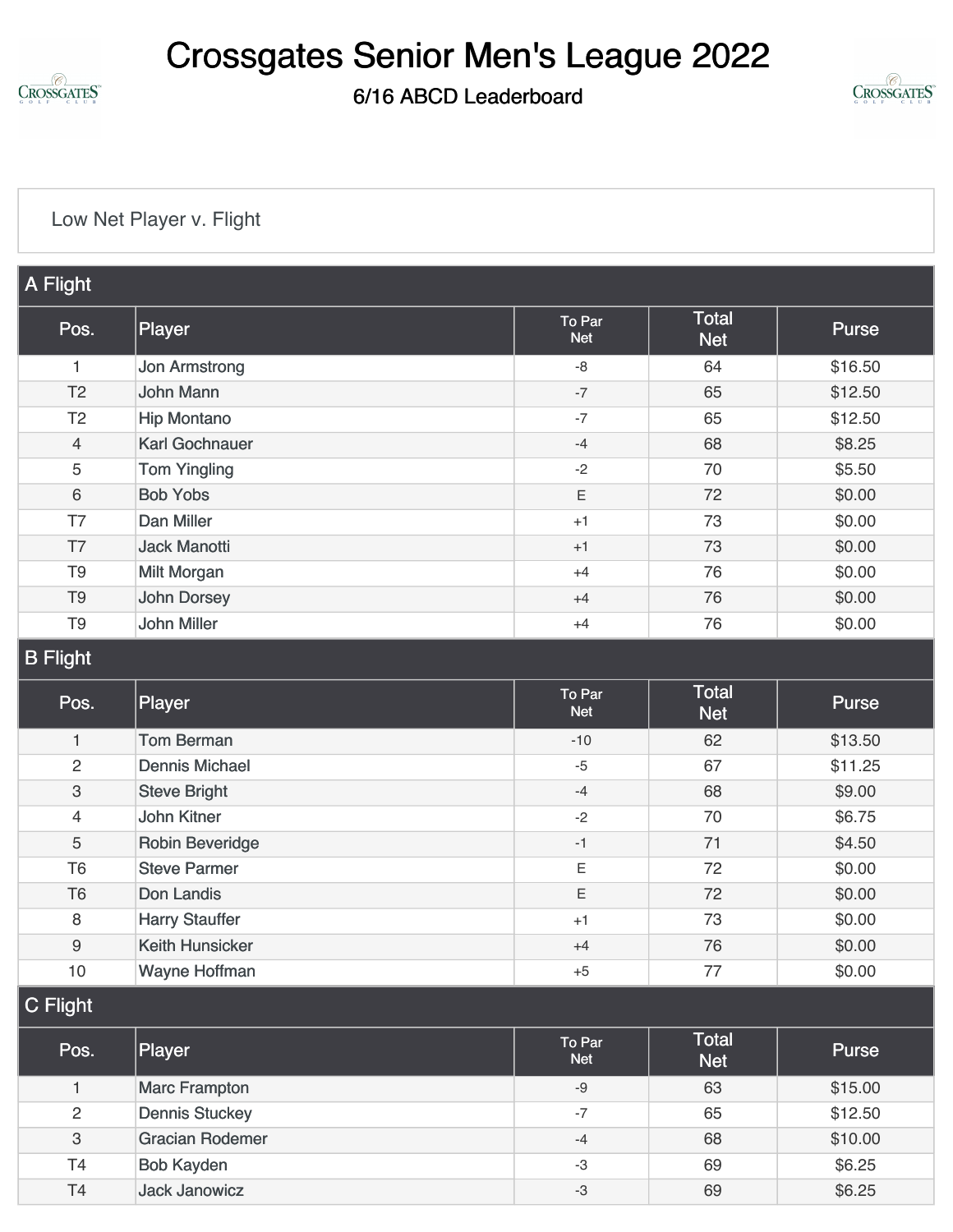

### 6/16 ABCD Leaderboard



| 6               | <b>Rick Gayeski</b>     | $-2$                 | 70                         | \$0.00  |
|-----------------|-------------------------|----------------------|----------------------------|---------|
| $\overline{7}$  | <b>Frank Sahd</b>       | $-1$                 | 71                         | \$0.00  |
| 8               | <b>Charles Smith</b>    | Ε                    | 72                         | \$0.00  |
| $\hbox{9}$      | <b>Tom Tancredi</b>     | $+2$                 | 74                         | \$0.00  |
| 10              | <b>Bob Sadoski</b>      | $+3$                 | 75                         | \$0.00  |
| 11              | <b>Brad Hengst</b>      | $+7$                 | 79                         | \$0.00  |
| <b>D</b> Flight |                         |                      |                            |         |
| Pos.            | Player                  | To Par<br><b>Net</b> | <b>Total</b><br><b>Net</b> | Purse   |
| T1              | Jeff Wolgemuth          | $-7$                 | 65                         | \$16.50 |
| T1              | <b>Carl Frey</b>        | $-7$                 | 65                         | \$16.50 |
| 3               | Joe Hipple              | $-6$                 | 66                         | \$12.00 |
| $\overline{4}$  | <b>Carl Smith</b>       | $-3$                 | 69                         | \$9.00  |
| T <sub>5</sub>  | <b>Keath Leidich</b>    | $-1$                 | 71                         | \$3.00  |
| T <sub>5</sub>  | Jim Fox                 | $-1$                 | 71                         | \$3.00  |
| $\overline{7}$  | Pat Loht                | $\mathsf E$          | 72                         | \$0.00  |
| 8               | <b>Richard Drennen</b>  | $+2$                 | 74                         | \$0.00  |
| 9               | <b>Stan Saellam</b>     | $+4$                 | 76                         | \$0.00  |
| T <sub>10</sub> | <b>Randy Wirth</b>      | $+5$                 | 77                         | \$0.00  |
| T <sub>10</sub> | <b>Joe Driscoll</b>     | $+5$                 | 77                         | \$0.00  |
| T <sub>10</sub> | <b>Mike Pidgeon</b>     | $+5$                 | 77                         | \$0.00  |
| <b>E</b> Flight |                         |                      |                            |         |
| Pos.            | Player                  | To Par<br><b>Net</b> | <b>Total</b><br><b>Net</b> | Purse   |
| 1               | <b>Ed Braun</b>         | $-9$                 | 63                         | \$18.00 |
| $\overline{c}$  | <b>Walt Ledzinski</b>   | $-8$                 | 64                         | \$15.00 |
| 3               | <b>Ricky Low</b>        | -5                   | 67                         | \$12.00 |
| T4              | <b>Bert Hampton</b>     | $-4$                 | 68                         | \$5.00  |
| T4              | <b>Gene Wise</b>        | $-4$                 | 68                         | \$5.00  |
| T4              | <b>Tony Mann</b>        | $-4$                 | 68                         | \$5.00  |
| T7              | <b>Chick Lynn</b>       | $-3$                 | 69                         | \$0.00  |
| T7              | <b>Neil Gardner</b>     | $-3$                 | 69                         | \$0.00  |
| T <sub>9</sub>  | <b>Steve Latshaw</b>    | $-2$                 | 70                         | \$0.00  |
| T <sub>9</sub>  | <b>Bill Arms</b>        | $-2$                 | 70                         | \$0.00  |
| 11              | <b>Scott Cherry</b>     | $-1$                 | 71                         | \$0.00  |
| 12              | <b>Everard Korthals</b> | Ε                    | 72                         | \$0.00  |
| <b>N</b> Flight |                         |                      |                            |         |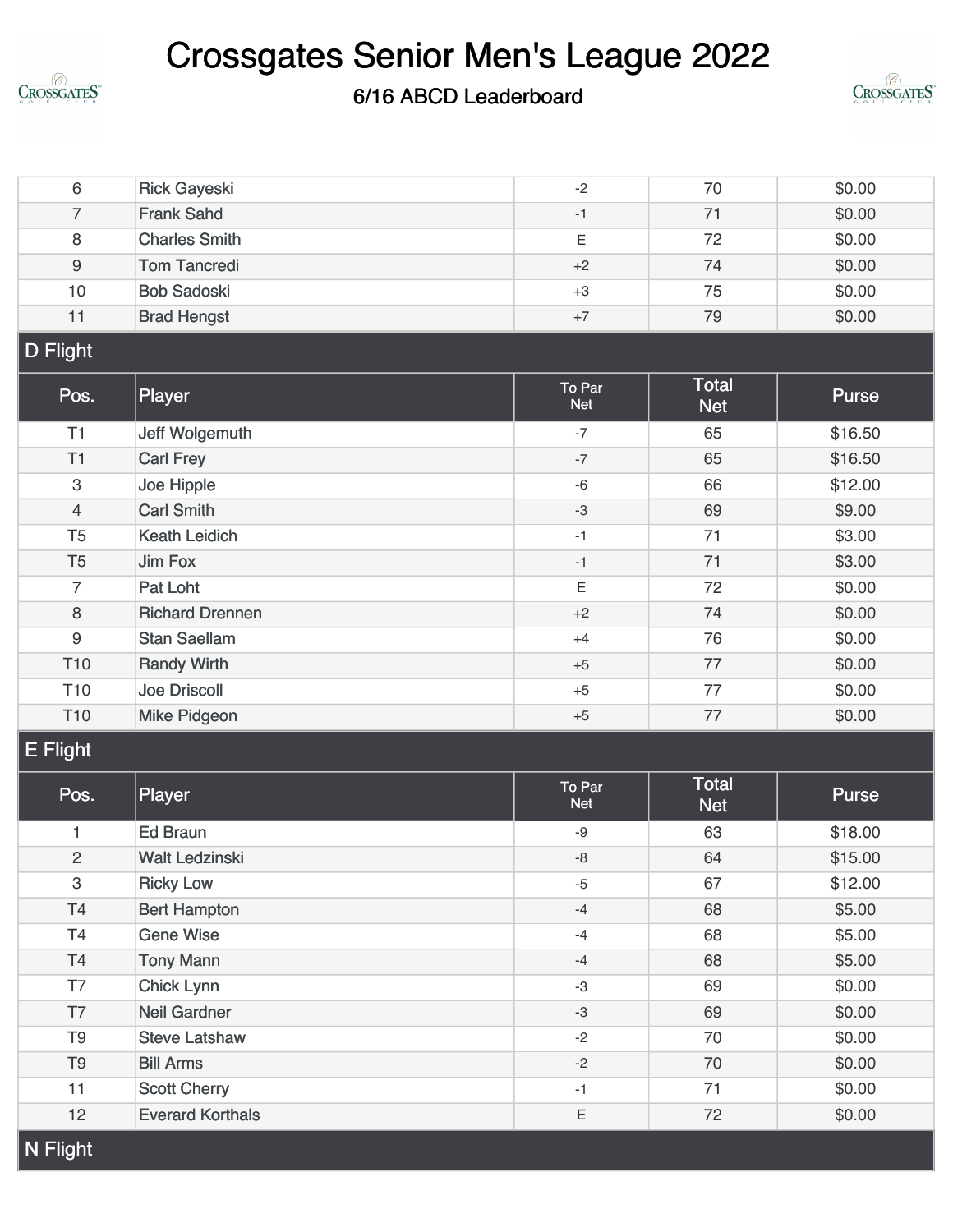

6/16 ABCD Leaderboard



| Pos.                            | <b>Player</b>        | To Par<br><b>Net</b> | <b>Total</b><br><b>Net</b> | <b>Purse</b> |
|---------------------------------|----------------------|----------------------|----------------------------|--------------|
|                                 | <b>Chuck Schmidt</b> | -69                  | ت                          | \$0.00       |
| Total Purse Allocated: \$270.25 |                      |                      |                            |              |